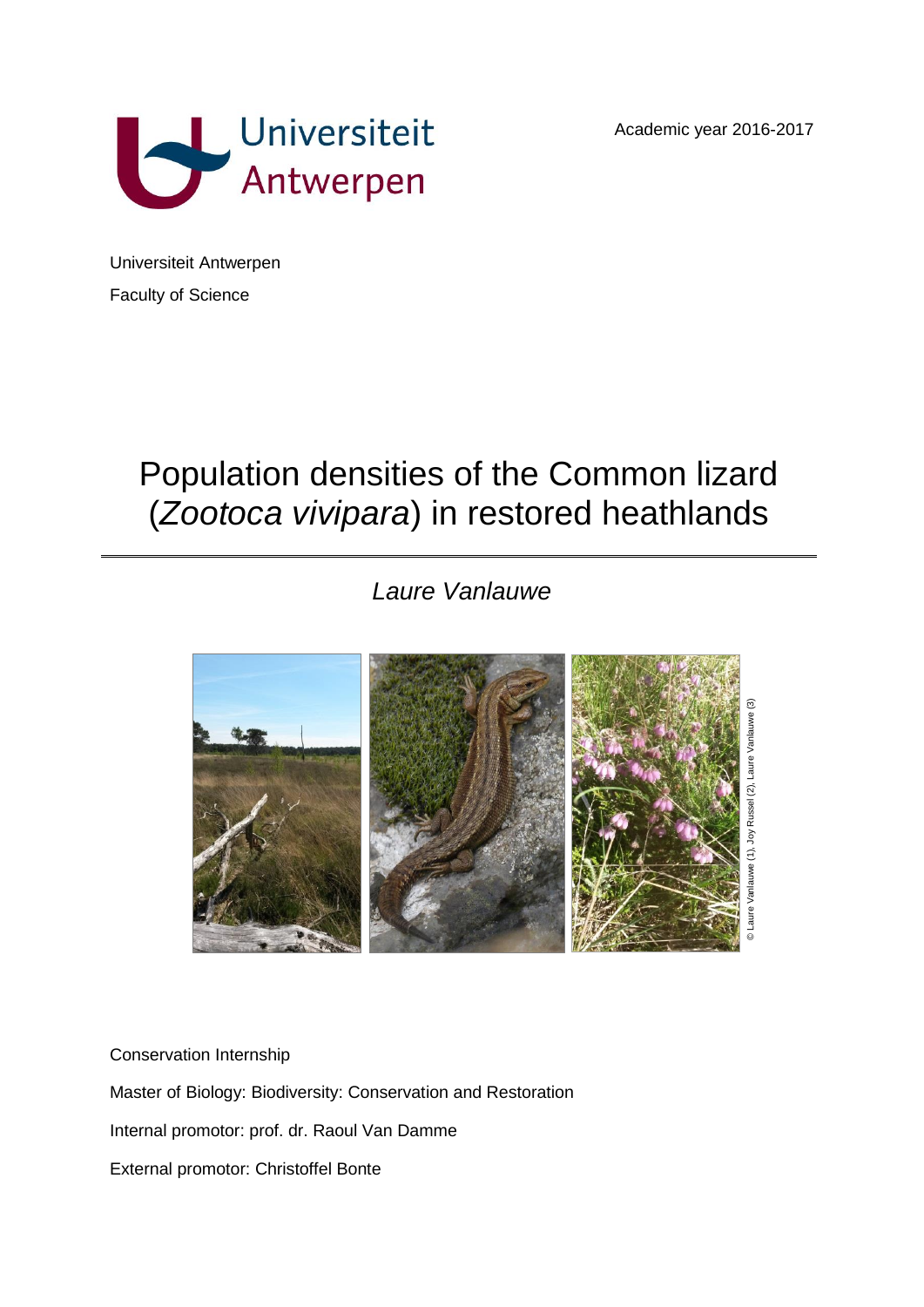## **TABLE OF CONTENTS**

## **LIST OF TABLES AND FIGURES**

| Table 2: Abundance estimates of the six transects were the Common lizard was observed 9          |  |
|--------------------------------------------------------------------------------------------------|--|
| Table 3: Density estimates (per m <sup>2</sup> ) of the six transects were the Common lizard was |  |
|                                                                                                  |  |
|                                                                                                  |  |
|                                                                                                  |  |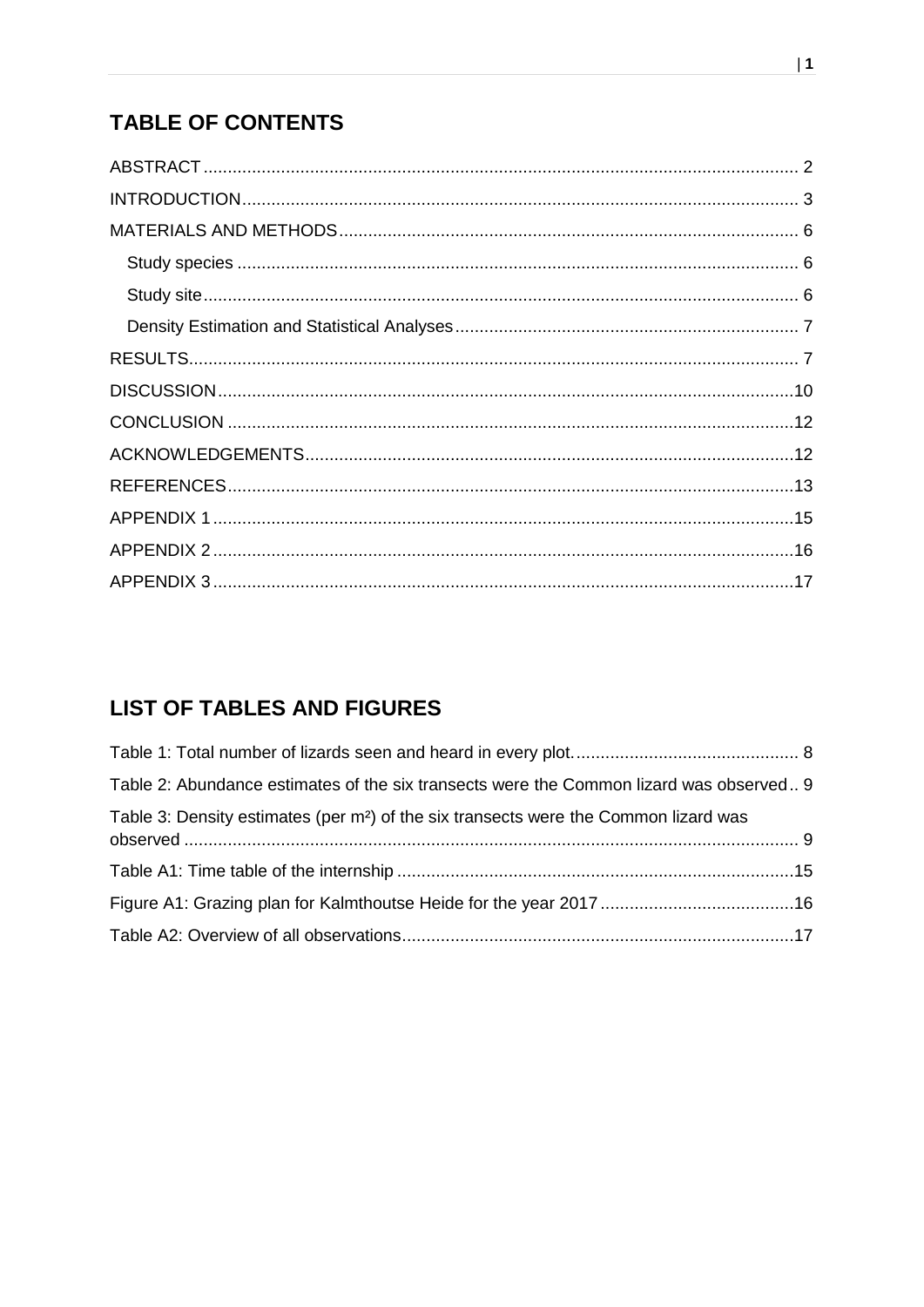## <span id="page-2-0"></span>**ABSTRACT**

Many heathlands in Europe nowadays are degraded and need management to be restored to their former glory. One of the management options applied a lot on heathlands is grazing by large herbivores like sheep, cattle or horses, to avoid natural succession into forest. Grazing will not only stop the encroachment of grasses, it will rejuvenate the heather and keep the heathland open. Next to effecting the vegetation, it impacts the fauna of the heathland on many different ways. Light grazing increases habitat diversity of which many species can benefit. Grazing might impact fauna both in a direct and indirect way. Loss of structure in the vegetation and a changed microclimate will impact fauna directly, as does disturbance and trampling by large herbivores. Prey availability might be reduced because of excessive grazing and this will impact their predators indirectly. Species respond differently to grazing depending on their ecology and particular adaptations. For reptiles both positive and negative responses have been recorded. In this internship I participated in the monitoring of the Common lizard (*Zootoca vivipara*) in the nature reserve Grenspark De Zoom – Kalmthoutse Heide. Lizards were counted along different transect lines spread out over the area. The different transects were placed in sites with different grazing regimes, ranging from no grazing at all to very intensive grazing. The resulting data was then used to calculate the density of the lizard populations in each of the sites. In the short period of this internship only 15 lizards were encountered. This data was not enough to make reliable density estimates but could uncover some trends. Most individuals were found in the control sites and least in the sites with intensive grazing which might suggest some deleterious effect of grazing. The common lizard shows a decreasing trend both in the Netherlands as in Belgium, though the reasons for this decline are still uncertain. Precautionary principle would advise a review of the management plan of this large heathland area to minimise the impact grazing has on this particular species. The Common lizard and certain other heathland species will benefit more from extensive and low intensity grazing.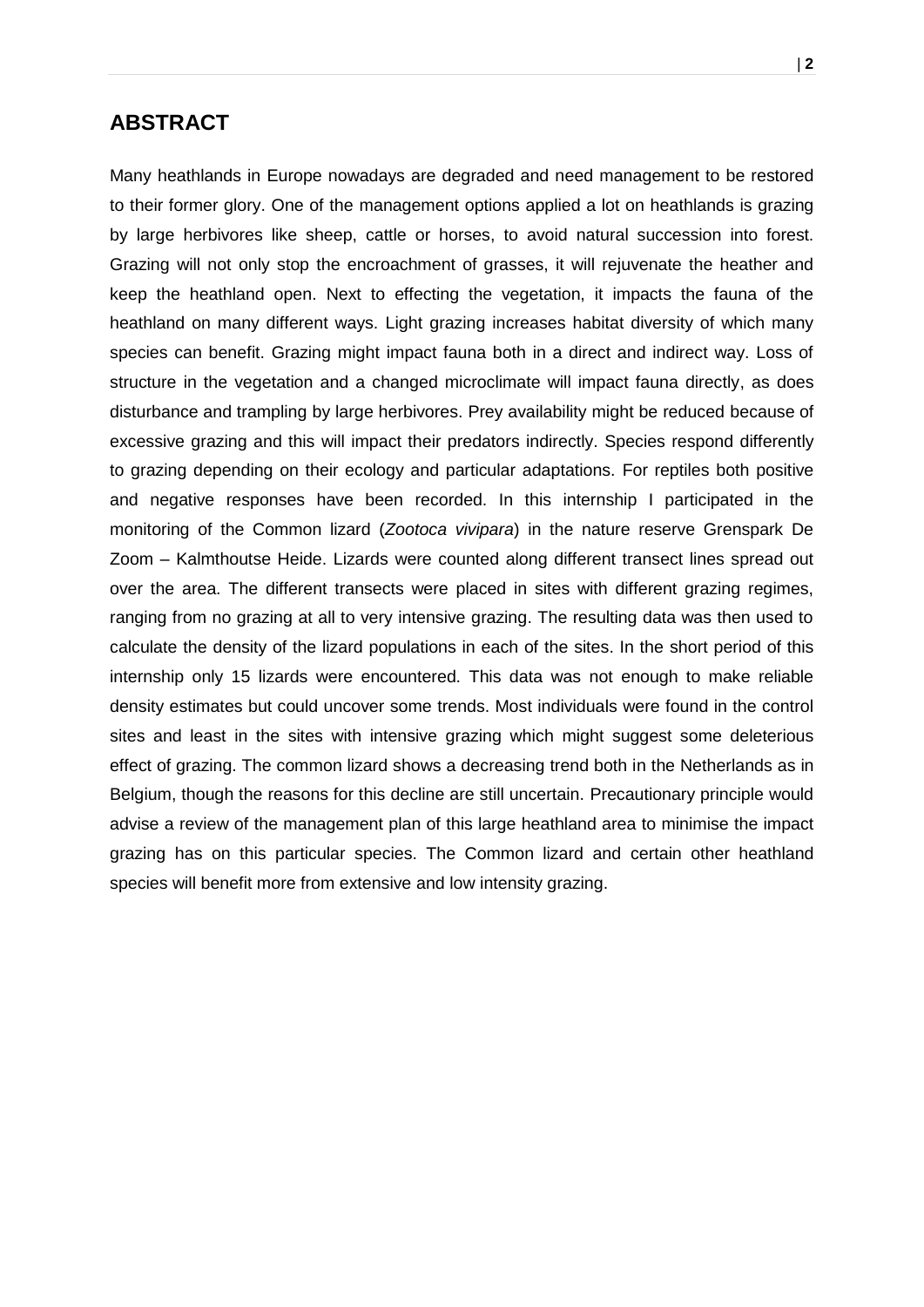### <span id="page-3-0"></span>**INTRODUCTION**

The European heathlands developed some 4000 years ago after wide scale forest clearance. The cleared land was then used for grazing stock, burning, cutting of turf and cutting of vegetation for fodder and fuel. With the deep litter system, farmers used a mixture of mowed material and manure to fertilise their agricultural fields. These activities kept the land open and prevented the forest from regenerating. As succession and the structure of the vegetation is determined by humans, heathland is a semi-natural biotope (Webb, 1998). A heathland contains some very different communities: sand dunes, dry heath, wet heath and pools. Differences in species composition are caused by differences in water balance, relief, nutrient level, pH, structure and management of the vegetation and geographical location (Hermy, de Blust, & Slootmaekers, 2004). Many heathlands nowadays are very degraded. The small patches that still exist are surrounded by intensively used land. The majority of heathlands need management to conserve them. They are threatened by atmospheric pollution, overgrazing, excessive wildfires, land use changes, fragmentation and climate change (Heathland and shrubs, BISE). The current management methods widely used for heathlands, consists of mowing, sod cutting, burning and grazing (Hermy, de Blust, & Slootmaekers, 2004).

Grazing of the heathland is done to rejuvenate the heather, to stop grasses from taking over, to have less litter and to avoid natural succession into forest. Selective grazing increases the heterogeneity of the vegetation, which will benefit the biodiversity. Different species of grazers have evolved a different method and preference for certain species and have thus a different effect on the vegetation. Sheep can graze the heathland in a herd with a shepherd that brings the sheep to the area in the morning and brings them back to the stable at night. Another way is to have a moveable grid where the sheep graze day and night for a certain period, which results in high intensity grazing for a short amount of time. Mostly used is a fixed grid that encompasses a large part of the reserve where the sheep can graze freely. This results in a more divers vegetation, where places with very intense grazing alternate with resting places (where all the manure is left) and places that are hardly ever grazed. Intensive grazing of dry heath can result in a persistent and uniform vegetation of heather with a low biodiversity. This will not be beneficial for the insect and spider communities or reptiles. It is therefore discouraged to graze the whole heathland area intensively and advised to only have intensive grazing in certain plots so there is enough alternation with places rich in structure. The density of the grazing animals used is dependent on the productivity of the vegetation. Grazing in different densities can maintain a mosaic landscape with heath, grassland and forest. To maintain or develop a large area of dry heath dominated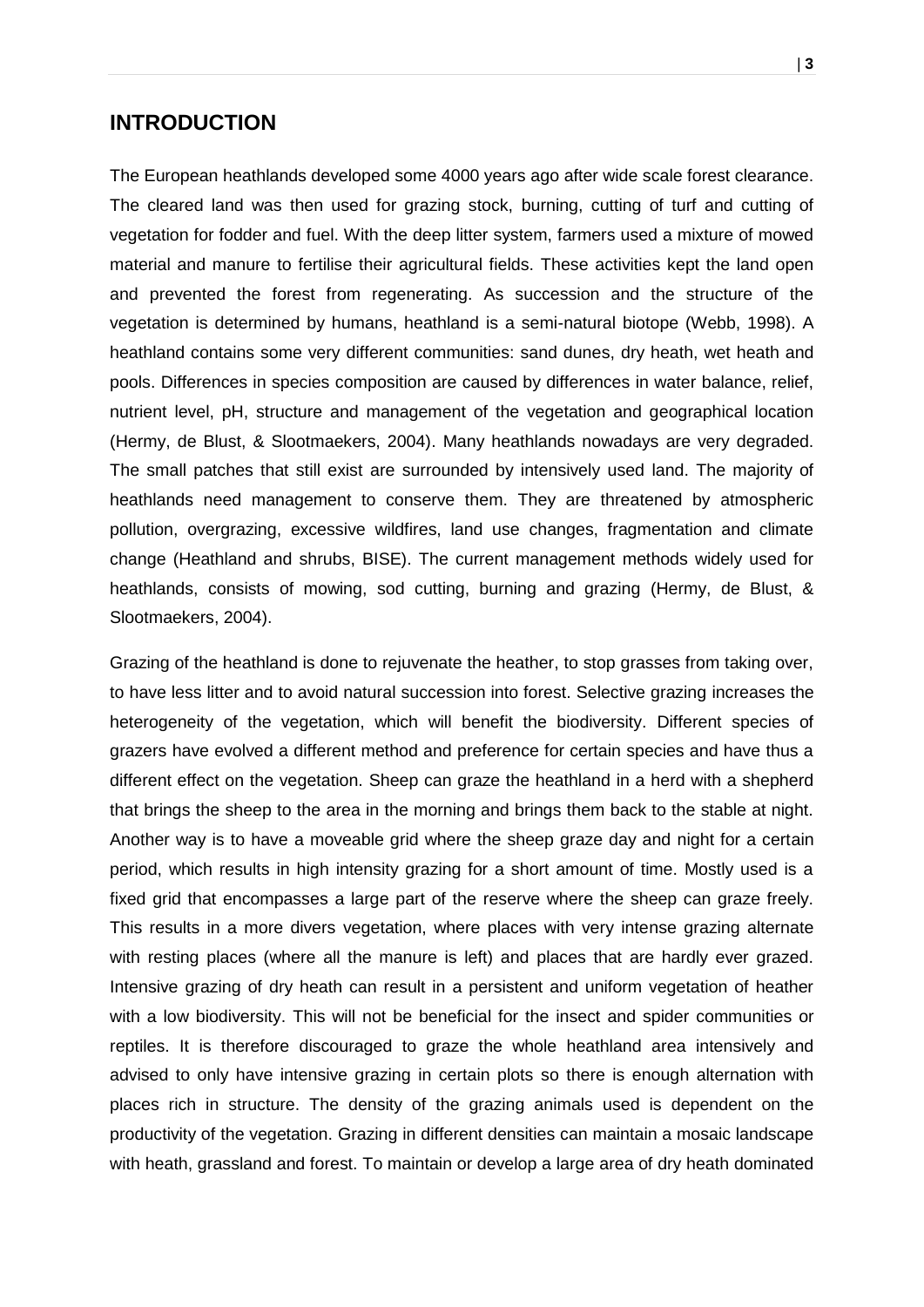by heather (*Calluna vulgaris*), grazing will have to be combined with other methods that remove more biomass and nutrients, like sod cutting or top soil removal (Hermy, de Blust, & Slootmaekers, 2004).

Research has been done to investigate the effect of grazing on the fauna of grasslands and heathlands. Species respond in different ways to grazing, depending on their adaptations and the environmental and historical context in which these adaptations evolved. The response of biodiversity to grazing is thus not to be generalized. Grazing effects depend on many different factors, so there is not one single grazing pressure that is appropriate across all sites, on the same site in different years or for all species – flora and fauna. Consequently, the optimal grazing regime depends greatly on the management objectives and target species, communities, habitats or even landscapes (Rosa García et al., 2013). The implications of grazing for spider communities in grazed grassland is either direct through changes in vegetation structure and microclimate, or indirect through its impact on prey availability. Some species like a more uniform grassland that is the result of mixed grazing while others prefer more heterogeneous grasslands with single species grazing. Diversity generally increases with a more architecturally divers vegetation with large litter depth, created by a low amount of grazing (Bell, Wheater, & Cullen, 2001). In a study on the effects of grazing on ant biodiversity, Bestelmeyer & Wiens (2001) found an effect in only one plot. This plot was laid in a shortgrass steppe site, where the richness in ant species was higher in the un-grazed habitat.

Many species can benefit from the restoration of heathlands with the appropriate grazing management, as it provides a wide range of habitats. For example: open areas are required by e.g. burrowing wasps such as *Ammophila sp.* or the Sand lizard (*Lacerta agilis*) and denser areas are demanded by other groups such as harvestmen (*Oppiliones sp.*). The endangered butterfly species like the Alcon large blue (*Maculinea alcon*) depends on heathland conservation and the correct grazing management for their survival. It only lays eggs on Marsh gentian (*Gentiana pneumonathe*) and has an intimate relationship with ants (*Myrmica sp.*). Low intensity grazing provides favourable conditions for both its host plant and the ants (Rosa García et al., 2013). Excessive grazing might reduce prey species like insects, amphibians or small mammals and so indirectly affect their predatory fauna. The snake *Natrix natrix* suffered when its prey amphibians became scarcer (Offer et al., 2003). Likewise the composition of bird communities can shift after heather loss due to excessive grazing with reductions in e.g. red grouse (*Lagopus lagopus*) and black grouse (*Tetrao tetrix*) and increases in e.g. lapwing (*Vanelus vanellus*) and skylark (*Alauda arvensis*). The excessive grazing causes shifts on the invertebrate communities because of modification to the vegetation. Also for birds variation in the vegetation structure is of utmost importance. It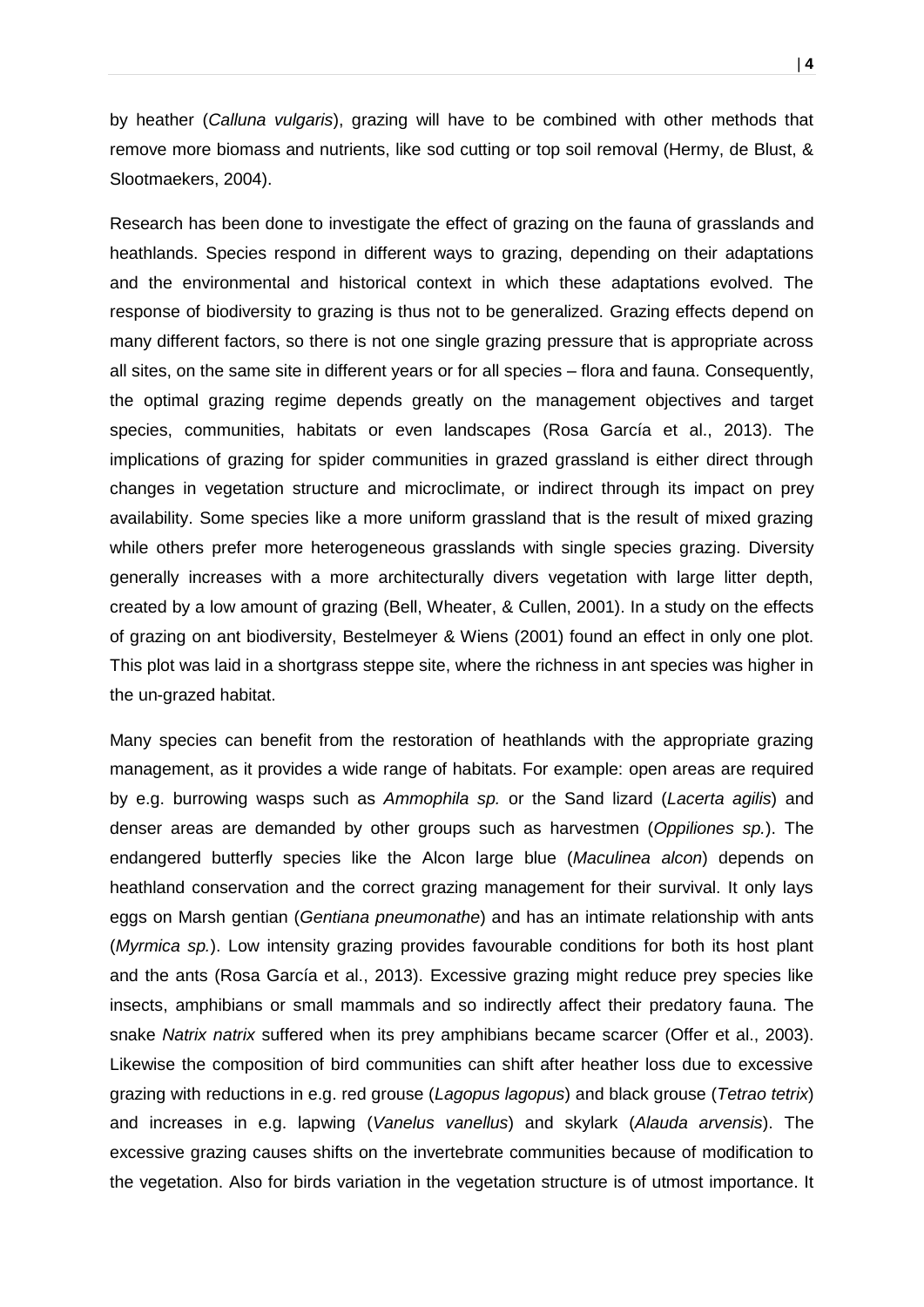provides cover for nests and chicks and provides enough sources of insect food. This type of variation is only generated under light or moderate grazing pressure (Rosa García et al., 2013).

In most heathlands, reptiles benefit from low intensity grazing and are adversely affected by severe grazing. Concerns have arisen about the effect of grazing on reptiles when it became clear that severe overgrazing lead to the elimination of many reptile species. An appropriate and sensitive grazing regime has benefits for reptiles because it enhances the structural diversity of the reptile habitats. Most reptile species require warm, open habitats with a high structural diversity so it can find enough shelter and food. Overgrazing will reduce this highly needed variation in structure. The benefits that the right grazing regime brings only become available after the livestock has been removed or reduced in numbers. In the years after grazing has reversed succession, those restored parts of the heathland will be colonised by reptiles (Offer et al., 2003). The impacts of grazing on reptiles has been studied in different countries and different habitat types. Although a positive effect was found for the bog turtle (*Glyptemys muhlenbergii*) in the USA (Tesauro & Ehrenfeld, 2007), most studies report a negative (e.g. Romero-Schmidt et al., 1994; Castellano & Valone, 2006; Pelegrin & Bucher, 2012) or neutral impact (e.g. Read, 2002) (see review by Jofré & Reading, 2012).

This internship contributes to the monitoring of the Common lizard in a heathland in Belgium: Grenspark De Zoom – Kalmthoutse Heide. The heathlands in Flanders today encompass only 5% of the total area of heathlands in Flanders and the Netherlands 150 years ago. The heathland in Kalmthout is one of the largest remaining in Flanders. The density of the Common lizard was investigated in response to different grazing regimes. The Common lizard has the IUCN conservation status of Least Concern but shows a decreasing population trend (Agasyan et al., 2010). Populations have locally declined in parts of its range. In the Netherlands populations have deteriorated strongly in the last ten years because of climate change, dessication, fragmentation and afforestation (van Strien et al., 2007; Levendbarende hagedis, RAVON, 2016). The main hypothesis tested in this work is that lizard densities will be lower in intensively grazed plots in comparison with the control plots and places with lower intensity grazing. This particular lizard species needs a certain level of variation in vegetation that would be destroyed by high intensity grazing. It can thus be predicted that they would prefer to live in plots with low intensity grazing.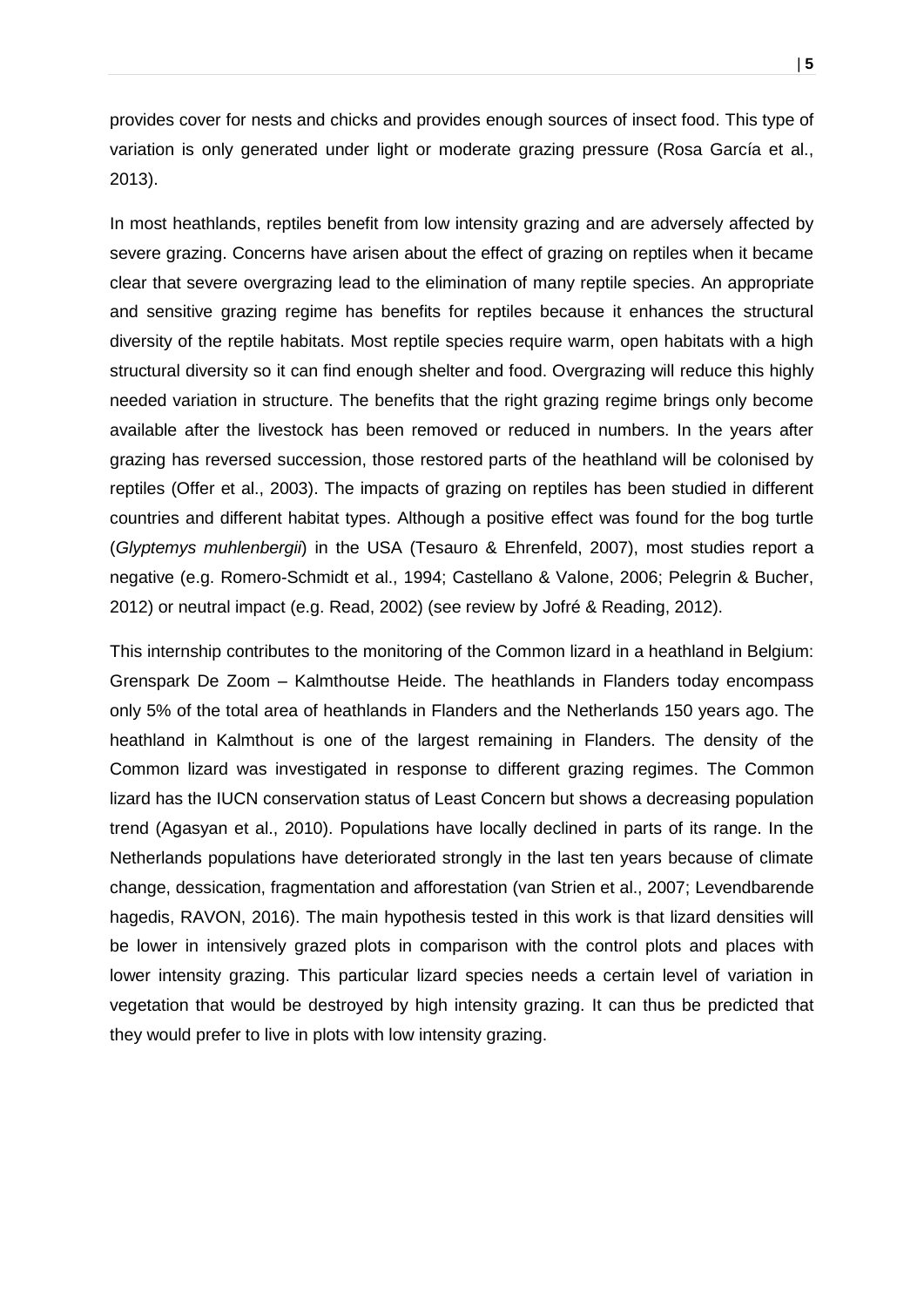## <span id="page-6-0"></span>**MATERIALS AND METHODS**

#### <span id="page-6-1"></span>**Study species**

The Common or Viviparous lizard (*Zootoca vivipara*) belongs to the order of Squamata and the family of Lacertidae. This lizard species is widely distributed throughout Europe and Asia. It is an ovoviviparous species, with exception of some population in the most southern part of their range (Stumpel & Strijbosch, 2012). Their habitat preference is highly varied. This species occupies a wide range of habitats, from wet and dry heathland, moorland and most types of grassland, to coastal dunes, cliffs, hedgerows, old quarries and canal embankments. They prefer great variation in vegetation and in height of the vegetation cover and are mostly found in somewhat damp or wet areas, where there are enough grass tussocks to provide food, shelter, basking and hibernation sites. These lizards can reach high densities in places with enough sunlight and vegetation that is structurally divers and provides enough shelter. It feeds on a variety of invertebrates and is a diurnal species. It can be active from February to November and spends the rest of the year in hibernation (Edgar et al., 2010; Stumpel & Strijbosch, 2012). The Common lizard is threatened by habitat loss and the reduction of structural diversity, the use of chemicals and predation by invasive introduced species like domestic cats (Edgar et al., 2010).

#### <span id="page-6-2"></span>**Study site**

The fieldwork is done at the heathland in Kalmthout, Belgium. This area is part of Grenspark De Zoom – Kalmthoutse Heide. In 2001, the reserve was established as a large park that crossed the border with The Netherlands and in 2011 the park expanded to 6000 ha. The whole reserve is part of the Natura 2000 network. In this heathland area, the Common lizard prefers the wetter habitats. Therefore all study plots were placed in wet heathland. The correct plots were searched for in areas that have had the same grazing regime since 2014. The heathland in Kalmthout is divided into a grazing grid with different grazing regimes in different blocks. Sheep and cows graze here from the beginning of May until the end of October. In some blocks the animals are free to roam around the grid. Grazing intensity in these blocks is fairly low. In another part of the reserve a shepherd accompanies a flock of sheep along the parcels. Grazing intensity here is high because the whole flock grazes in one specific parcel. Some blocks are reserved for the animals to spend the night or the weekend. With so many animals on a small area, grazing intensity is very high.

Twelve transects were laid out in areas with a different grazing regime. Three transects were laid in sectors with low intensity grazing (transects  $B$ ,  $F(1)$  and  $F(2)$ ). Three transects were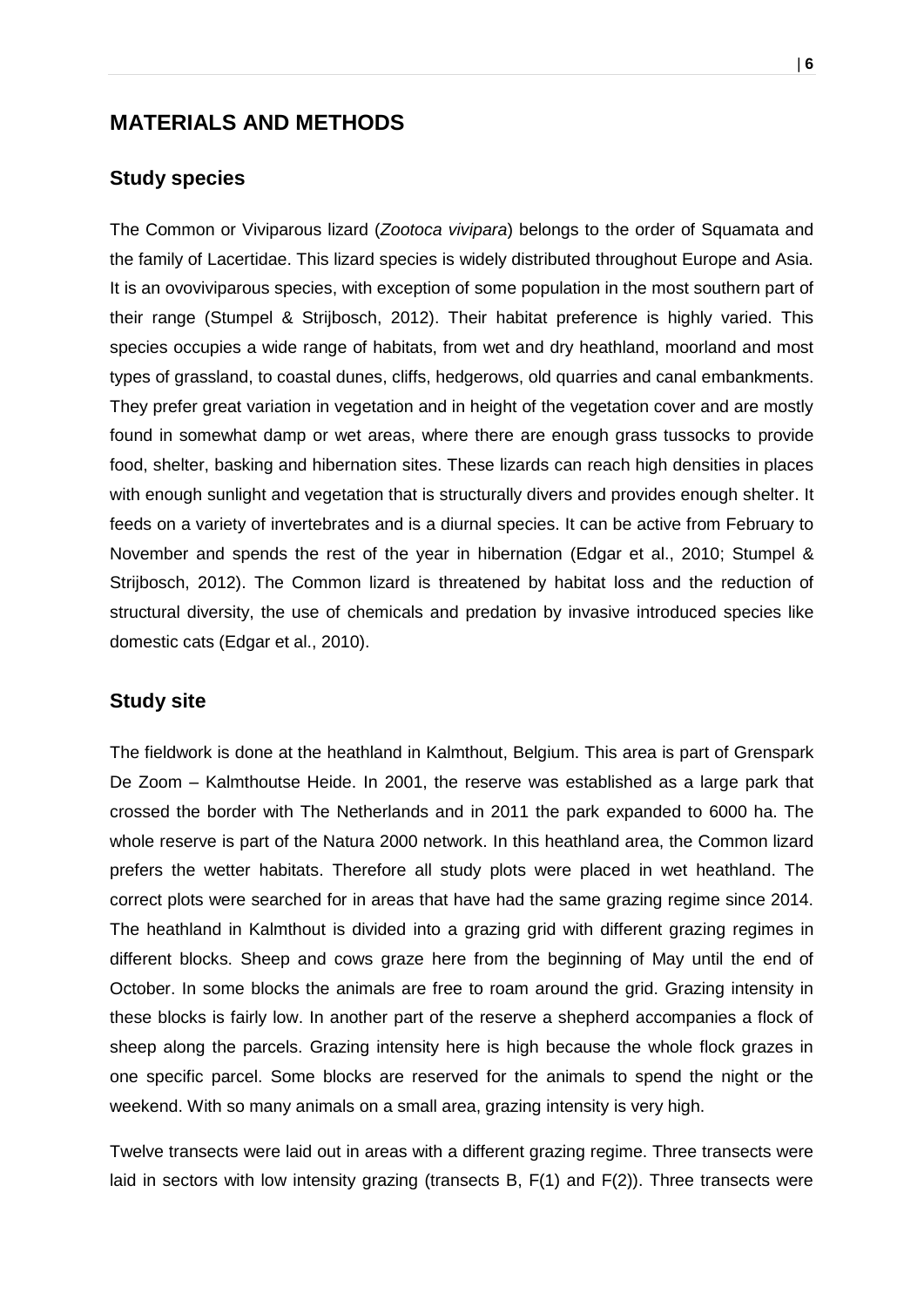laid in sectors with intensive grazing or sectors were the herd comes (transects GK(1), GK(2) and GK(3)). Three transects were laid out in sectors with high intensity grazing, i.e. evening or night rasters (transects ZintC, Zint1 and Zint2). Three transects were mapped outside of the grid, in similar vegetation types, and served as control plots (transects C1(1), C1(2) and C2). Figure A1 (appendix 2) shows the whole heathland area with its planned grazing regime for this year. The transects were measured to be 200 metres long. All Common lizards sighted or heard were counted within 1,5 meters on both sides of the transect line. Fieldwork was done on sunny days in April and May 2017. Over the twenty days of fieldwork all transects have been visited six times (see Table A1, appendix 1).

#### <span id="page-7-0"></span>**Density Estimation and Statistical Analyses**

In order to estimate the density of the Common lizard in the different plots, it was necessary to estimate the perpendicular distance from the transect line at which each individual has been seen. Using the R package Distance (Miller et al., 2016) and the program R 3.3.3 (R Core Team, 2017) distance sampling was performed to estimate abundance and density. A Kruskal-Wallis test was used to test if there is any significant difference in abundance and density between the plots and grazing regimes. This non-parametric test was used because the collected data was not normally distributed.

### <span id="page-7-1"></span>**RESULTS**

Over the period of this internship, I encountered 15 lizards in total of which 11 were seen and 4 were only heard (Table 1). In the control sites (C1(1), C1(2) and C2) 3 individuals were heard running away, rustling through the grass and 4 were seen. Along the transects with low intensity grazing (Fext(2) and Bext) 5 individuals were seen and one heard. In the sites where the sheep herd grazes with high intensity, I have seen only one lizard in plot GK1(1). Likewise, along the transects with the highest intensity grazing I only saw one lizard in plot Zint1 (For a full overview of all observations see Table A2 in appendix 3). Of three individuals in sites GK1(1), C1(1) and C1(2) there is no distance measurement as they were seen before starting the transect.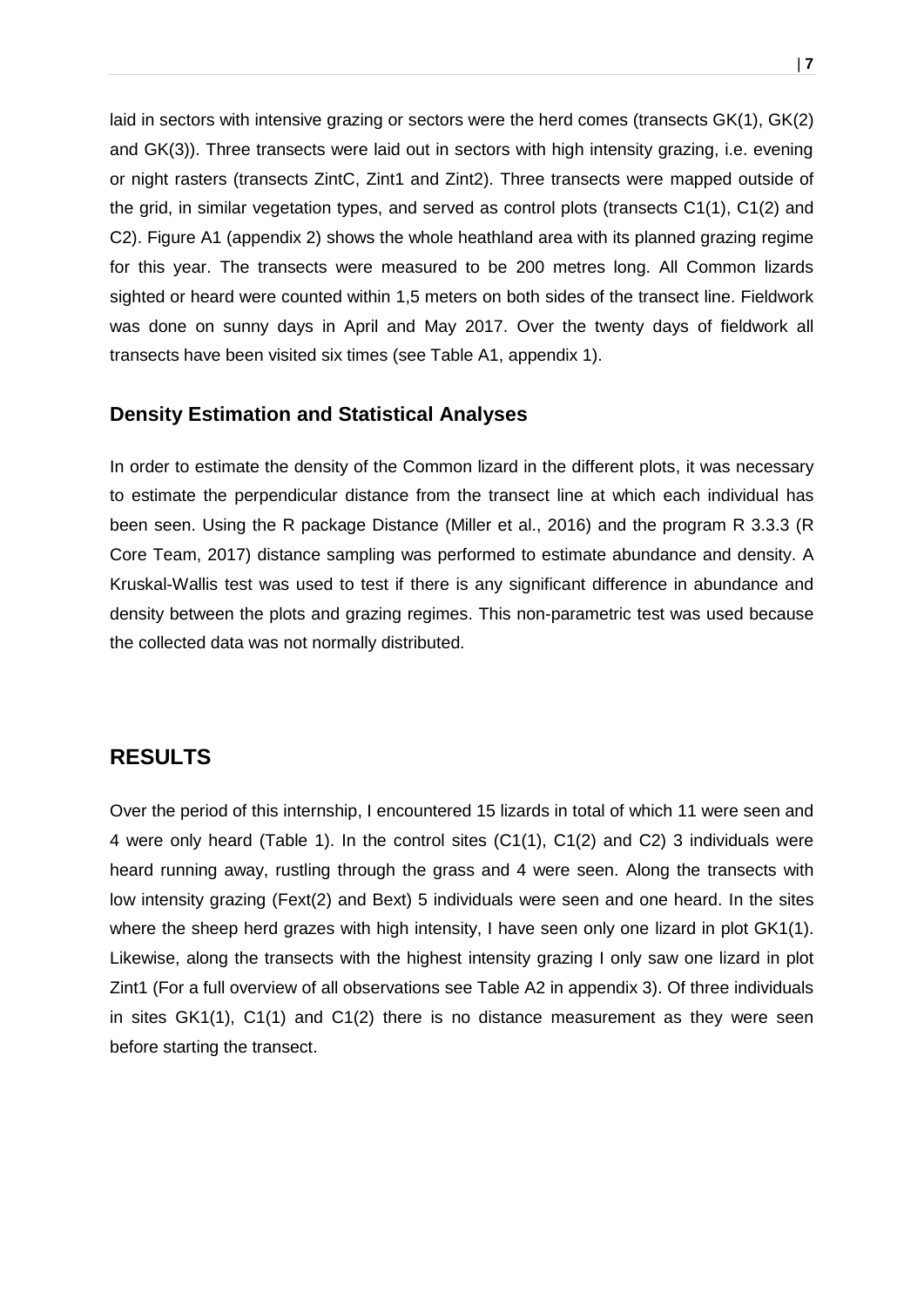| <b>Plot</b>       | Intensity of grazing<br>Lizards seen |              | <b>Lizards heard</b> |  |
|-------------------|--------------------------------------|--------------|----------------------|--|
| C1(1)             | 2<br>No grazing                      |              | 2                    |  |
| C1(2)             | No grazing                           | 1            | 1                    |  |
| C <sub>2</sub>    | No grazing                           | 1            | 0                    |  |
| Text(1)           | Low                                  | $\mathbf 0$  | $\mathbf 0$          |  |
| Text(2)           | Low                                  | 2            | 1                    |  |
| Bext              | Low                                  | 3            | $\mathbf 0$          |  |
| GK1(1)            | High                                 | $\mathbf{1}$ | $\mathbf 0$          |  |
| GK1(2)            | High                                 | $\mathbf 0$  | 0                    |  |
| GK1(3)            | High                                 | $\mathbf 0$  | 0                    |  |
| Zint1             | Very high                            | 1            | $\mathbf 0$          |  |
| Zint <sub>2</sub> | Very high                            | $\mathbf 0$  | 0                    |  |
| ZintC             | Very high                            | $\mathbf 0$  | 0                    |  |

**Table 1: Total number of lizards seen and heard in every plot.**

With the program R I calculated abundance and density in every plot for the area of the transect (600 m<sup>2</sup>). The results can be found in Table 2 and 3. The abundance and density was highest in the first control plot C1(1) and one plot with low intensity grazing Bext. The results of the other plots are very similar. In the six plots with valuable observations, I have not more than three observations which means that any calculation made will not be very reliable. In order to have a good estimation of density, monitoring is needed over a longer period than the twenty days of this internship. Still, the result of this short period might give an idea of ongoing trends.

According to the Kruskal Wallis test there is no significant difference in abundance and density between the different plots (Chi<sup>2</sup> =11, p=0.44) and grazing regimes (Chi<sup>2</sup> =7.08, p=0.07). The abundance and density of viviparous lizards calculated here did not show an effect of the grazing regime. I found no evidence that the Common lizard is affected by high intensity grazing.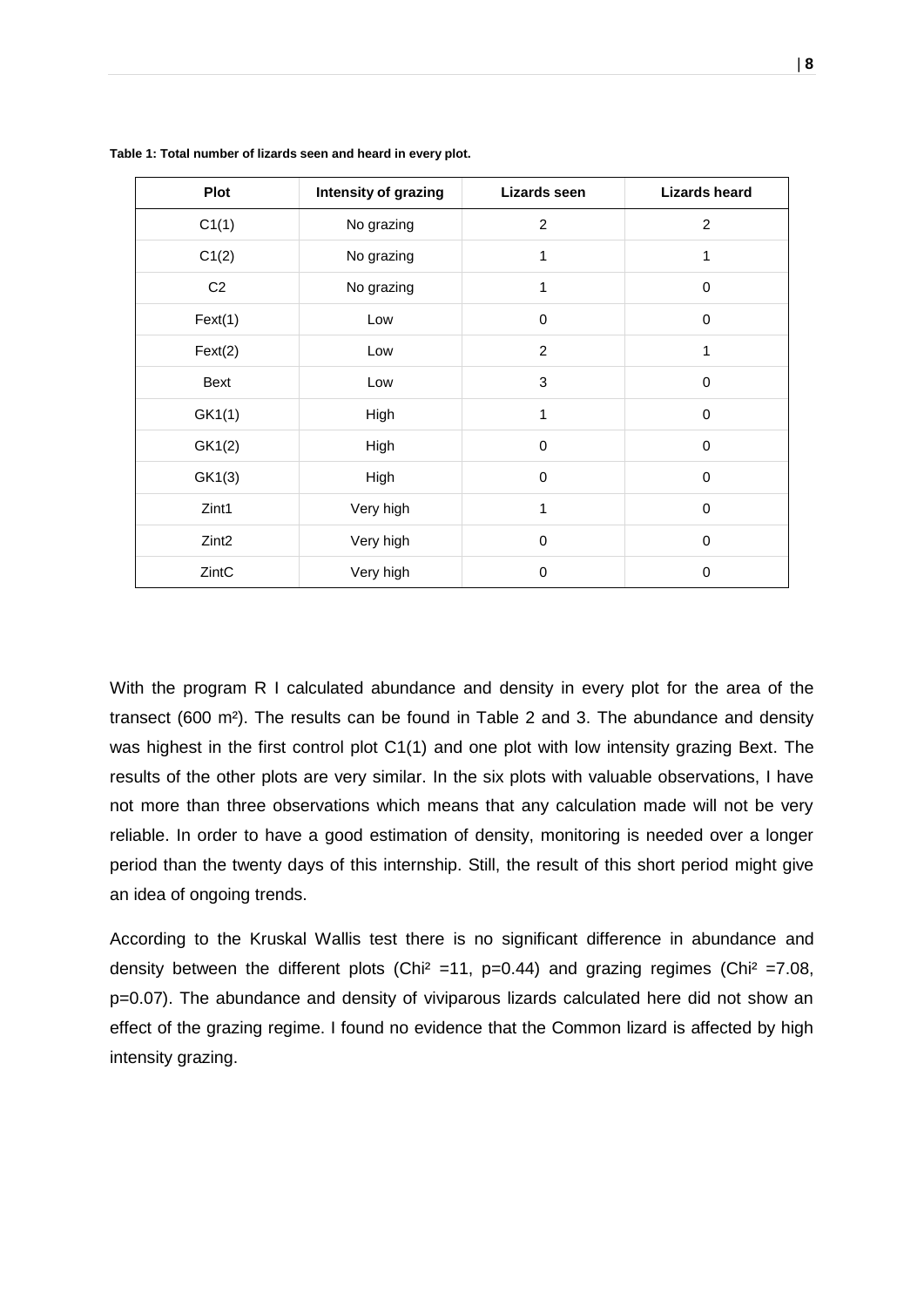| <b>Plot</b>       | <b>Abundance</b> | <b>SE</b>   | CV          | <b>LCL</b>  | <b>UCL</b>  | df          |
|-------------------|------------------|-------------|-------------|-------------|-------------|-------------|
| C1(1)             | 1.215            | 0.883       | 0.726       | 0.252       | 5.856       | 6.336       |
| C1(2)             | 0.405            | 0.417       | 1.030       | 0.049       | 3.360       | 5.617       |
| C <sub>2</sub>    | 0.405            | 0.417       | 1.030       | 0.049       | 3.360       | 5.617       |
| Text(1)           | $\mathbf 0$      | $\pmb{0}$   | $\mathbf 0$ | $\pmb{0}$   | $\mathbf 0$ | $\mathbf 0$ |
| Text(2)           | 0.810            | 0.550       | 0.679       | 0.185       | 3.543       | 6.563       |
| Bext              | 1.215            | 0.621       | 0.511       | 0.402       | 3.677       | 8.132       |
| GK1(1)            | 0                | $\pmb{0}$   | $\pmb{0}$   | $\pmb{0}$   | $\mathbf 0$ | $\pmb{0}$   |
| GK1(2)            | 0                | $\mathbf 0$ | $\mathbf 0$ | 0           | $\mathbf 0$ | $\mathbf 0$ |
| GK1(3)            | 0                | $\pmb{0}$   | $\mathbf 0$ | 0           | $\mathbf 0$ | $\pmb{0}$   |
| Zint1             | 0.405            | 0.417       | 1.030       | 0.049       | 3.360       | 5.617       |
| Zint <sub>2</sub> | 0                | $\mathbf 0$ | $\mathbf 0$ | $\mathbf 0$ | $\mathbf 0$ | $\mathbf 0$ |
| ZintC             | $\,0\,$          | $\mathbf 0$ | $\pmb{0}$   | $\pmb{0}$   | $\pmb{0}$   | $\pmb{0}$   |

**Table 2: Abundance estimates of the six transects were the Common lizard was observed. SE = Standard Error, CV = coefficient of variation of estimate, LCL = lower confidence level, UCL = upper confidence level, df = degrees of freedom**

**Table 3: Density estimates (per m²) of the six transects were the Common lizard was observed. SE = Standard Error, CV = coefficient of variation of estimate, LCL = lower confidence level, UCL = upper confidence level, df = degrees of freedom.**

| <b>Plot</b>       | <b>Density</b> | <b>SE</b>   | <b>CV</b>   | <b>LCL</b>  | <b>UCL</b>  | df          |
|-------------------|----------------|-------------|-------------|-------------|-------------|-------------|
| C1(1)             | 0.002          | 0.001       | 0.726       | 4.204e-04   | 0.010       | 6.336       |
| C1(2)             | 0.001          | 0.001       | 1.030       | 8.139e-05   | 0.006       | 5.617       |
| C <sub>2</sub>    | 0.001          | 0.001       | 1.030       | 8.139e-05   | 0.006       | 5.617       |
| Fext(1)           | $\mathbf 0$    | $\mathbf 0$ | $\mathbf 0$ | $\mathbf 0$ | $\mathbf 0$ | $\mathbf 0$ |
| Text(2)           | 0.001          | 0.001       | 0.679       | 3.087e-04   | 0.006       | 6.563       |
| Bext              | 0.002          | 0.001       | 0.511       | 6.693e-04   | 0.006       | 8.132       |
| GK1(1)            | $\mathbf 0$    | $\mathbf 0$ | $\pmb{0}$   | $\mathbf 0$ | $\mathbf 0$ | 0           |
| GK1(2)            | $\mathbf 0$    | 0           | $\pmb{0}$   | 0           | $\pmb{0}$   | $\mathbf 0$ |
| GK1(3)            | $\mathbf 0$    | $\pmb{0}$   | $\pmb{0}$   | 0           | $\pmb{0}$   | 0           |
| Zint1             | 0.001          | 0.001       | 1.030       | 8.139e-05   | 0.006       | 5.617       |
| Zint <sub>2</sub> | $\mathbf 0$    | $\mathbf 0$ | $\mathbf 0$ | $\mathbf 0$ | $\mathbf 0$ | $\mathbf 0$ |
| ZintC             | $\pmb{0}$      | 0           | $\mathbf 0$ | 0           | 0           | $\mathbf 0$ |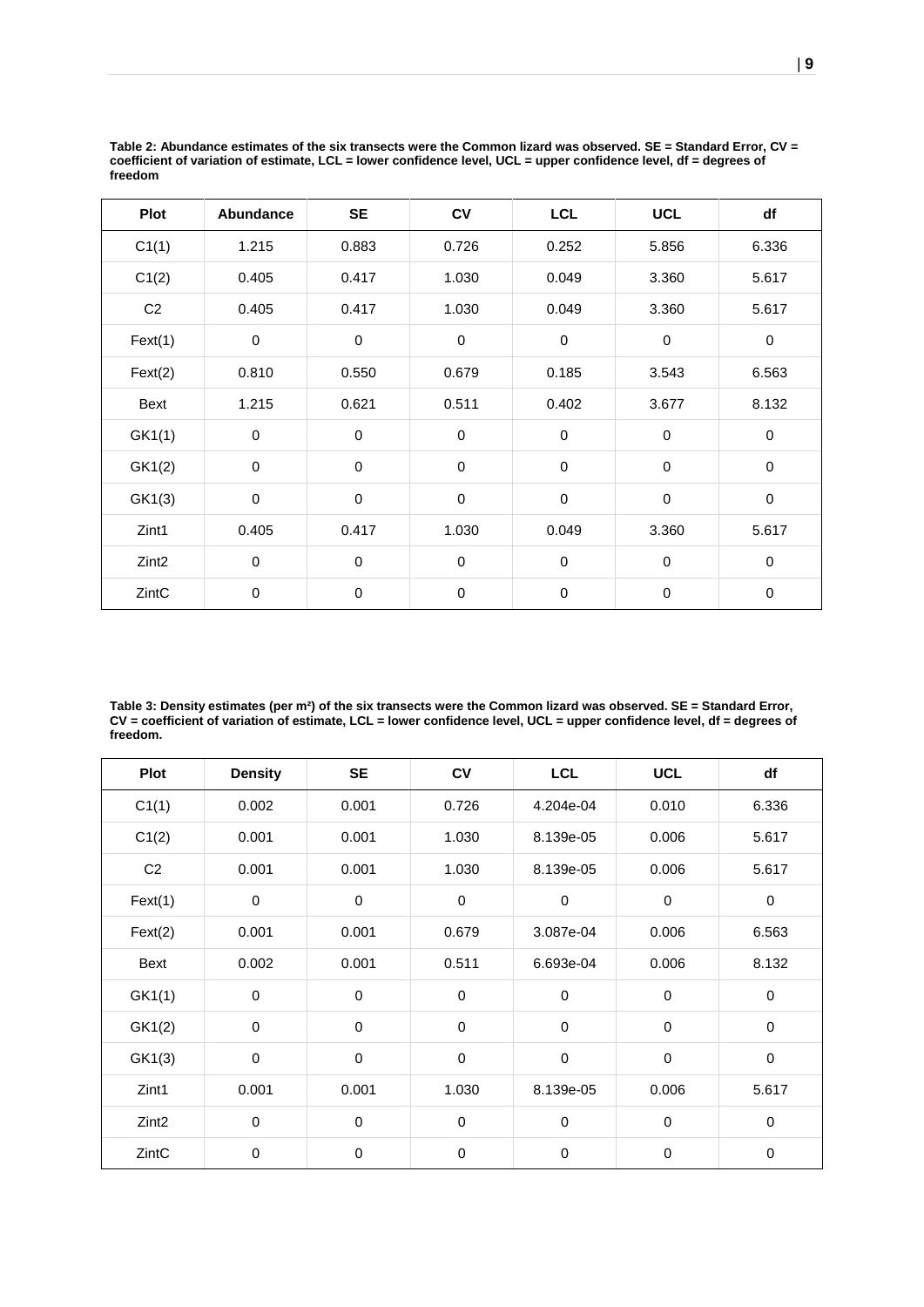#### <span id="page-10-0"></span>**DISCUSSION**

In many heathlands grazing is an essential part of management. The effects of grazing on fauna and flora are divers (see review by Jofré & Reading, 2012). Species respond in different ways to the various effects of grazing due to their differences in ecology and adaptations. In this internship the effect of grazing on the Common lizard was investigated. The Common lizard is known to be declining in the Netherlands (Levendbarende hagedis, RAVON, 2016), so it is possible that the same is happening in Flanders. From the observations done in the heathland of Kalmthout, this trend is also visible (www.grensparkzk.waarnemingen.be, 2017). The reasons for this decline are still uncertain.

Most lizards were detected in the control areas, but the difference with the sites of low intensity grazing is only one individual and thus negligible. The highest abundance of 1.215 individuals and the highest density of 0.002 ind/m² was calculated for the control plot C1(1) and for one of the plots with low intensity grazing – (Bext). The areas that served as control plots were sites outside of the grazing raster. These sites were dominated by grasses and had trees scattered around the transect. Vegetation was often high and dens. These plots were in the first stages of succession to forest, which is still an ideal habitat for the Common lizard (Strijbosch, 2001), as it likes open spaces but also enough places to hide and find shelter (Soortenstandaard, 2011). As succession continues towards a forest, the open spaces close up and it has been proven that afforestation led to the disappearance of lizard populations (Strijbosch, 2001). Grazing can lower the threat of afforestation and has in this way a positive impact on the lizard populations (Holzhauer & Onnes, 2012).

In the plots with low grazing pressure the vegetation looked very much the same as in the control plots but there were less trees. Still, Common lizards could find a suitable habitat in these plots as there is enough shelter in the high vegetation but also open places to sunbathe. It seems logical that most lizards are found in these structurally divers plots. The sites visited by the sheep herd experienced high grazing pressure and most of these sites showed a lower vegetation. The three sites with very high grazing pressure seemed overgrazed as the level of the vegetation was strongly reduced in comparison with the other sites. Intensive grazing causes the loss of variation in the vegetation and shelter locations (Pronk, 2015). The home range of the Common lizard is limited to a maximum of 500 m² and this species has a rather low dispersal capacity (Soortenstandaard, 2011), so many populations are maintained on small areas that can be seen as a sort of "islands". Intensive grazing becomes too much very fast and destroys the lizard's optimal habitat (Strijbosch, 2001; Holzhauer & Onnes, 2012). It can thus be predicted that, as places with high intensity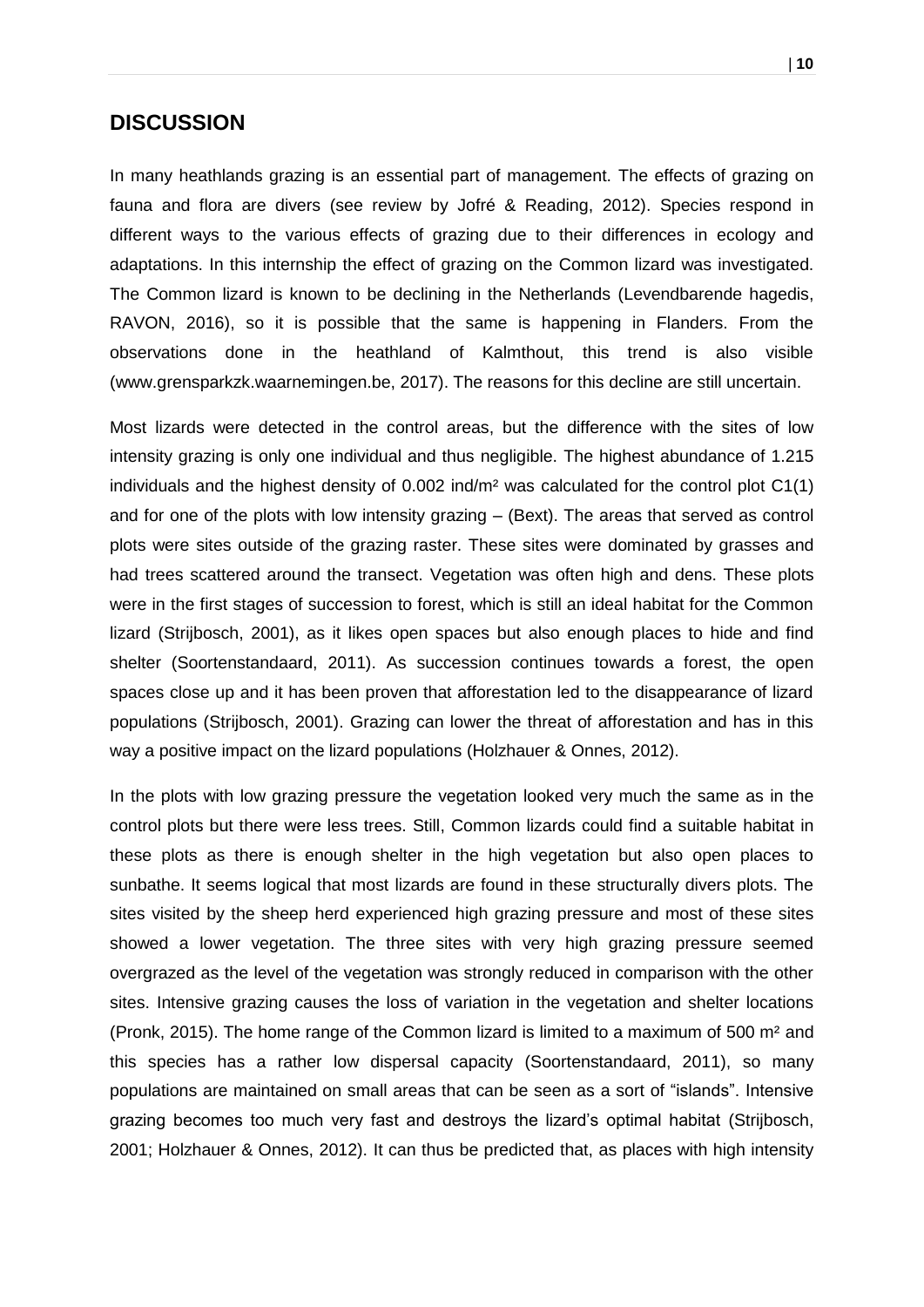grazing loose their vegetation structure and diversity, the population of Common lizards will also disappear.

My results seem to suggest a negative effect of high intensity grazing, as hardly any lizards were spotted in those sites. Though one lizard was seen in a plot with very high intensity grazing. In his study, Strijbosch (2002) came to a similar conclusion. He found that the population of Common lizard was up to five times higher in un-grazed areas compared to cattle grazed areas. This was probably due to a reduction in prey species resulting from reduced vegetation cover. Though there seems to be a trend in the found results, precaution should be taken in interpreting them. The resulting density and abundance found here is a very broad estimate. The standard error is enormous due to the small sample size. The sample size in a study should be a correct representative of the population. It is one of the features of a study design that influences the detection of significant differences, relationships or interactions (Bartlett et al., 2001). In order to have a correct estimate of density and abundance, sample size must be adequate. A higher sample size will reduce standard error and make calculations more reliable. Unfortunately a larger sample size was not possible over the scope of this internship. In this case sample size was not entirely under control of the researcher, as it depended on how many individuals were found. To increase sample size the transects should have been walked a number of times more, for which there was no time. Future research into the topic of this internship is necessary and it is recommended to spread the data collection and field work over a much longer time to optimise sample size.

The fact that not as many lizards were found as expected, may also be due to the warm and dry spring of this year (Rolf van Leeningen, RAVON, personal communication). The Common lizard is not a real heat-loving species and prefers humid areas so they will be less found in areas that have dried out because of the weather (Edgar, 2010; van Strien et al., 2007). However, a bias of an unexperienced observer cannot be excluded.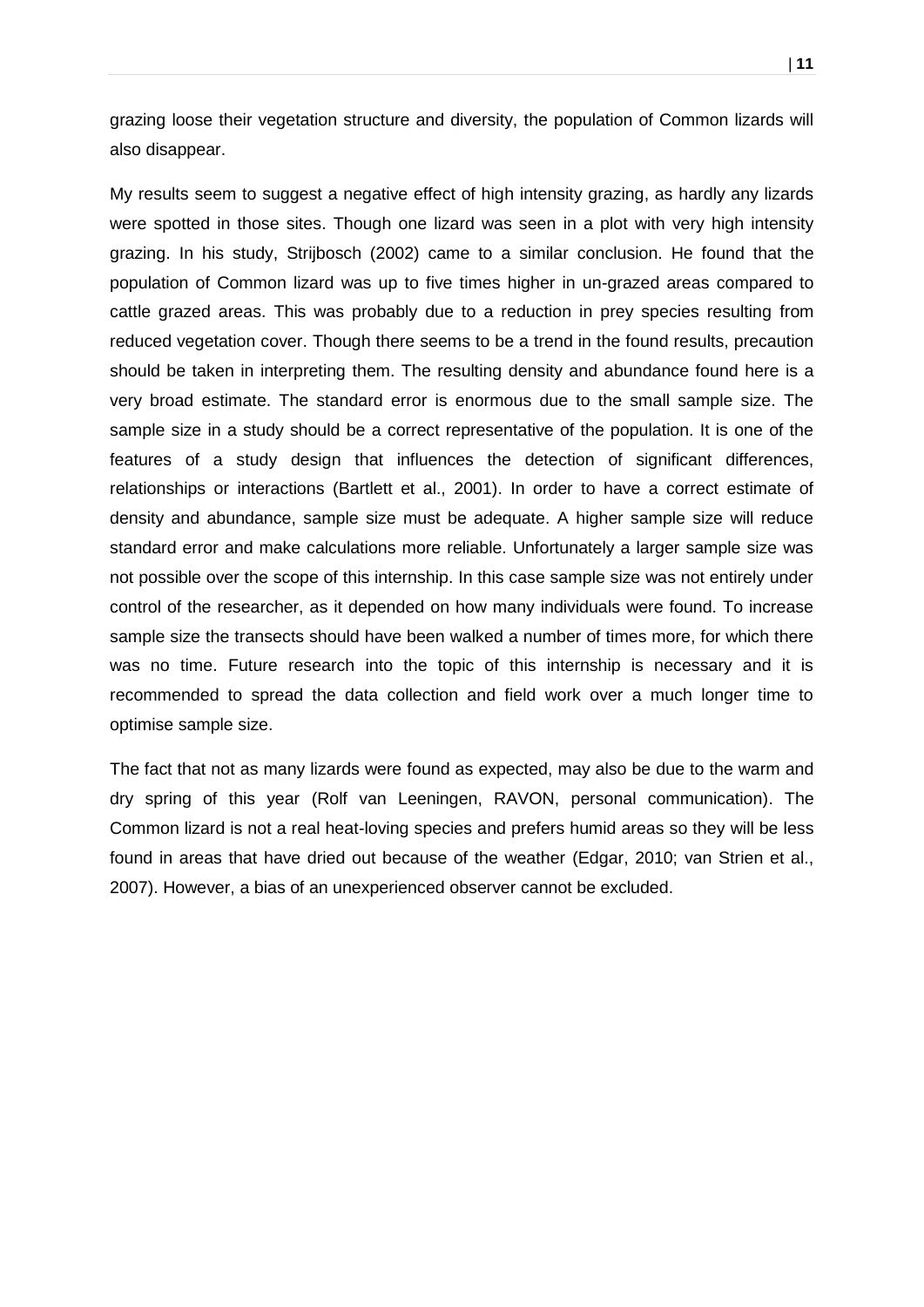## <span id="page-12-0"></span>**CONCLUSION**

The data collected in this internship seems to suggest that grazing of the heathland could be detrimental for the Common lizard. However, the number of lizards found was very low and so further monitoring and research is necessary to confirm any trends that have come forward in this internship. As the heathland requires some amount of grazing for its management, complete abandonment of grazing is not possible. It will thus be important to take into account the response of the lizard when devising a grazing plan, especially now, when the species is already declining. It will benefit from a management plan with more extensive and low intensity grazing. Further monitoring is needed and will surely be done to follow up with the population of Common lizard in this particular area.

## <span id="page-12-1"></span>**ACKNOWLEDGEMENTS**

My thanks go to Christoffel Bonte (Grenspark De Zoom- Kalmthoutse Heide) for his guidance throughout the internship and prof. dr. Raoul Van Damme (UAntwerpen) for his advice on the subject.



Kalmthoutse Heide © Laure Vanlauwe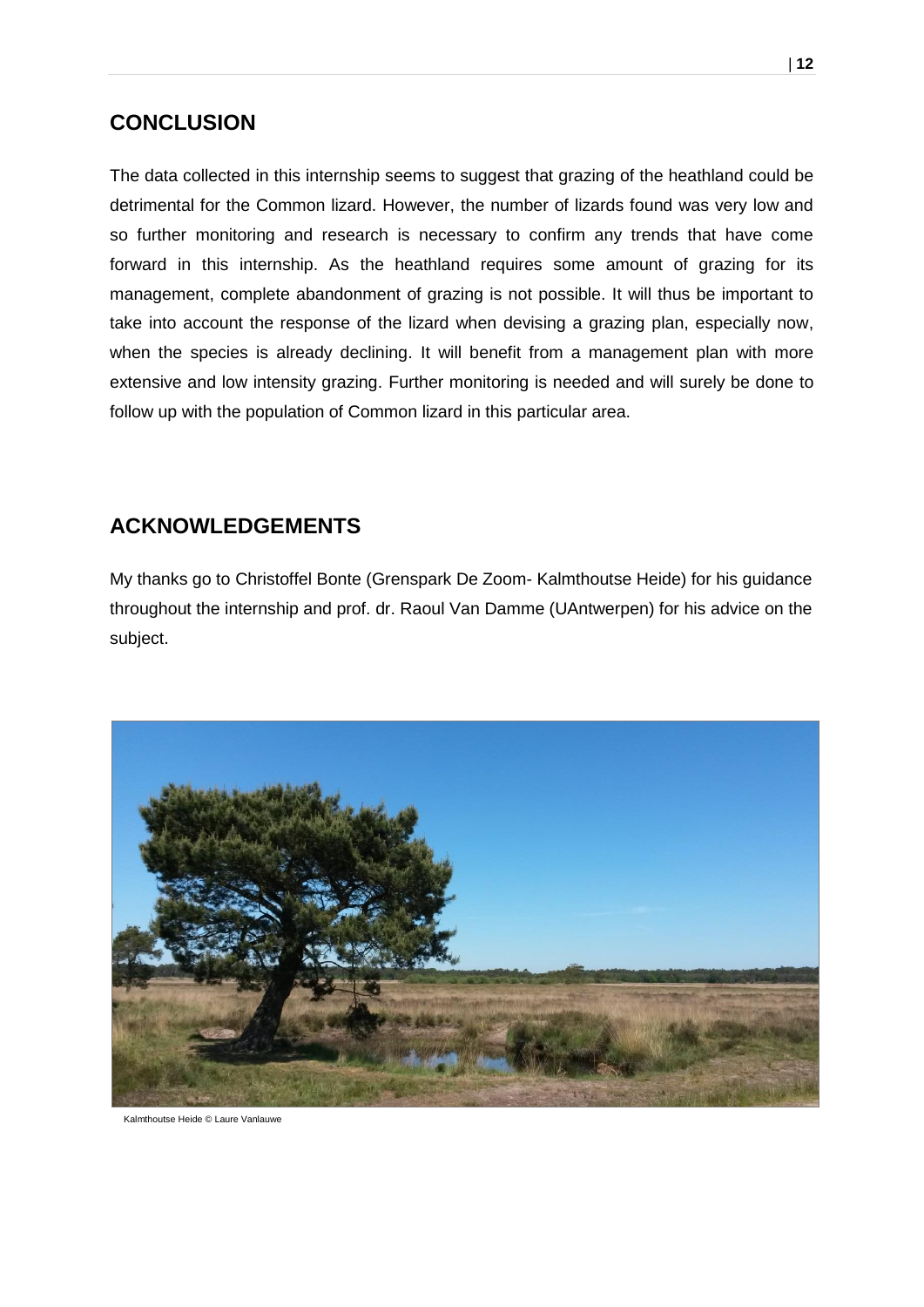## <span id="page-13-0"></span>**REFERENCES**

- Agasyan, A. A. (2010). *Zootoca vivipara*. Retrieved may 12, 2017, from The IUCN Red List of Threatened Species: http://www.iucnredlist.org/details/61741/0
- Bartlett, II, J. E., Kotrlik, J. W., & Higgins, C. C. (2001). Organizational Research: Determining Appropriate Sample Size in Survey Research. *Information Technology, Learning, and Performance Journal, vol.19, no.1*, 43-50.
- Bell, J. R., Wheater, C. P., & Cullen, W. R. (2001). The implications of grassland and heathland management for the conservation of spider communities: a review. *The Zoological Society of London 255*, 377-387.
- Bestelmeyer, B. T., & Wiens, J. A. (2001). Ant biodiversity in semiarid landscape mosaics: the consequences of grazing vs. natural heterogeneity. *Ecological Applications 11 (4)*, 1123-1140.
- Castellano, M. J., & Valone, T. J. (2006). Effects of livestock removal and perennial grass recovery on the lizards of a desertified arid grassland. *Journal of Arid Environments 66*, 87-95.
- Edgar, P. F. (2010). *Reptile Habitat Management Handbook.* Bournemouth: Amphibian and Reptile Conservation.
- *Heathland and shrubs*. (sd). Retrieved June 15, 2017, from Biodiversity Information System for Europe (BISE): http://biodiversity.europa.eu/topics/ecosystems-andhabitats/heath-and-scrubs
- Hermy, M., de Blust, G., & Slootmaekers, M. (2004). *Natuurbeheer.* Leuven: Uitgeverij Davidsfonds NV i.s.m. Argus vzw, Natuurpunt vzw en het IN.
- Holzhauer, J., & Onnes, C. E. (2012). *Het mysterie van de levendbarende hagedis: Onderzoek naar de populatie levendbarende hagedissen in de Overasseltse and Hatertse Vennen.* Nijmegen: Stichting RAVON.
- Hulme, P. D., Merrell, B. G., Torvell, L., Fisher, J. M., Small, J. L., & Pakeman, R. J. (2002). Rehabilitation of degraded *Calluna vulgaris* (L.) Hull-dominated wet heath by controlled sheep grazing. *Biological Conservation 107*, 351-363.
- Jofré, G. M., & Reading, C. J. (2012). An assessment of the impact of conservation grazing on reptile populations. *ARC Research Report 12/01*.
- www.grenspark.waarnemingen.be (2017). Retrieved June 23, 2017, from: https://grensparkzk.waarnemingen.be/soort/stats/450?tab=&id=&user=0&area=0&yea r=0&month=5&sex=0
- *Levendbarende Hagedis*. (2016). Retrieved June 23, 2017, from Ravon: Reptielen, Amfibieën, Vissen Onderzoek Nederland: http://www.ravon.nl/Infotheek/Soortinformatie/Reptielen/Levendbarendehagedis/tabid/ 1383/Default.aspx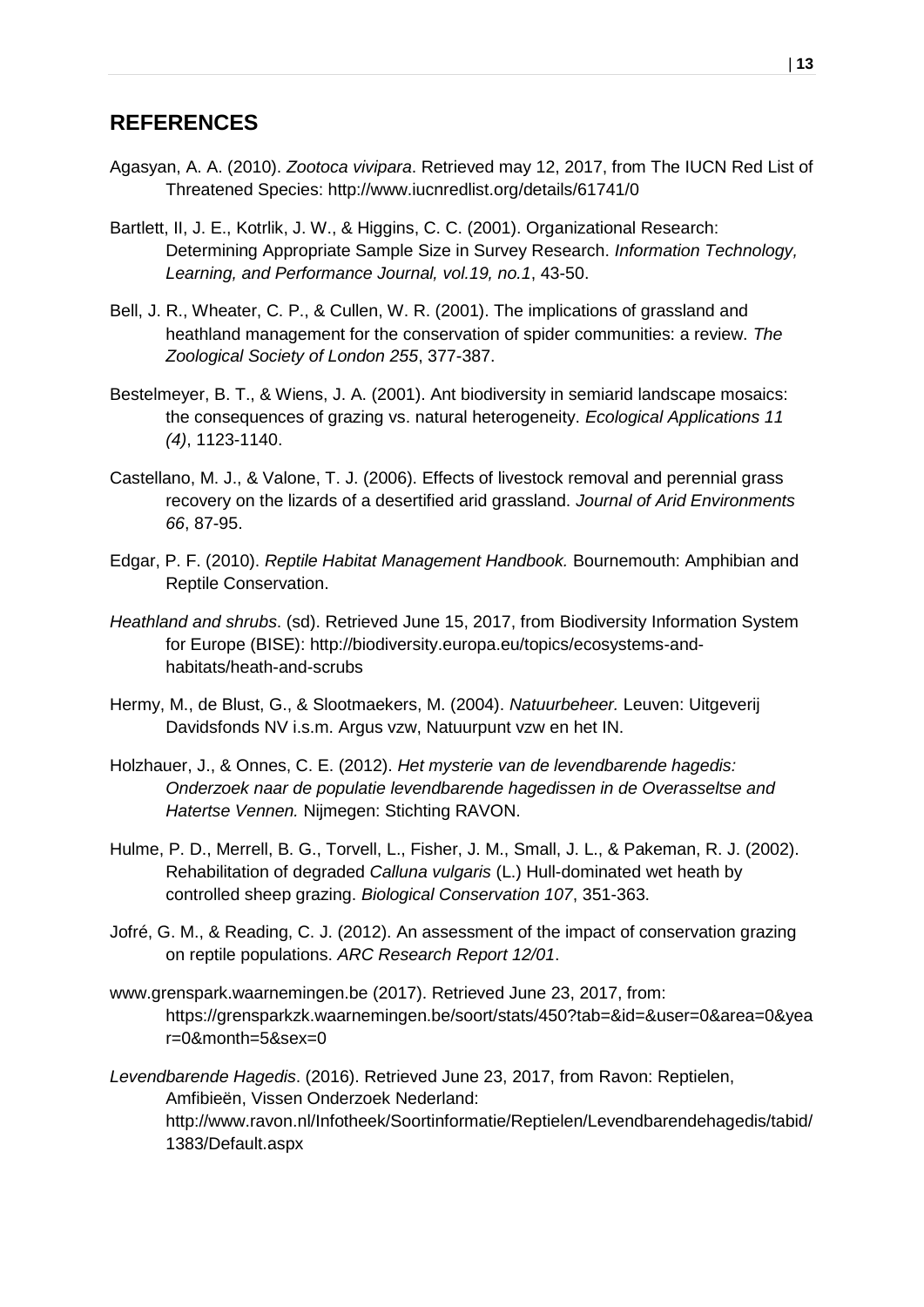- Miller, D. L., Rexstad, E., Thomas, L., Marshall, L., & Laake, J. L. (2016). *Distance: Distance Sampling Detection Function and Abundance Estimation*. Retrieved from https://CRAN.R-project.org/package=Distance
- Offer, D., Edwards, M., & Edgar, P. (2003). Grazing heathland: a guide to impact assessment for insects and reptiles. *English Nature Research Reports 497*, 88.
- Pelegrin, N., & Bucher, E. H. (2012). Effects of habitat degradation on the lizard assemblage in the Arid Chaco, central Argentina. *Journal of Arid Environments 79*, 13-19.
- Pronk, M. (2015). *Levendbarende hagedis: een studie op De Strabrechtse Heide.* Vlaardingen: Stichting RAVON.
- Read, J. L. (2002). Experimental trial of Australian arid zone reptiles as early warning indicators of overgrazing by cattle. *Austral Ecology 27*, 55-66.
- Romero-Schmidt, H., Ortega-Rubio, A., Arguelles-Méndez, C., Coria-Benet, R., & Solis-Márin, F. (1994). The Effect of Two Years of Livestock Grazing Exclosure upon Abundance in a Lizard Community in Baja California Sur, Mexico. *Bull. Chicago Herp. Soc. 29 (11)*, 245-248.
- Rosa García, R., Fraser, M. D., Celaya, R., Mendes Ferreira, L. M., García, U., & Osoro, K. (2013). Grazing land management and biodiversity in the Atlantic European heathlands: a review. *Agroforest Syst 87*, 19-43.
- Soortenstandaard. (2011). *Levendbarende hagedis, Zootoca vivipara.* Nederland: Dienst Regelingen, Ministerie van Economische Zaken, Landbouw en Innovatie.
- Strijbosch, H. (2001). Het belang van het heidelandschap voor de herpetofauna. *De Levende Natuur 102(4)*, 156-158.
- Strijbosch, H. (2002). Reptiles and grazing. *Vakblad Natuurbeheer*, 28-30.
- Stumpel, T., & Strijbosch, H. (2012). *Veldgids nr. 20: Veldgids amfibieën en retielen (3e druk).* Utrecht: KNNV Uitgeverij.
- R Core Team (2017). *R: A Language and Environment for Statistical Computing*. (R Foundation for Statistical Computing, Vienna, Austria) Retrieved from https://www.Rproject.org/
- Tesauro, J., & Ehrenfeld, D. (2007). The effects of livestock grazing on the bog turtle (*Glyptemys (= Clemmys) muhlenbergii*). *Herpetologica 63*, 293-300.
- van Strien, A., Zuiderwijk, A., Daemen, B., Janssen, I., & Straver, M. (2007). Adder en Levendbarende hagedis hebben last van versnippering en verdroging. *De Levende Natuur 108(2)*, 44-48.
- Webb, N. R. (1998). The traditional management of European heathlands. *Journal of Applied Ecology 35*, 987-990.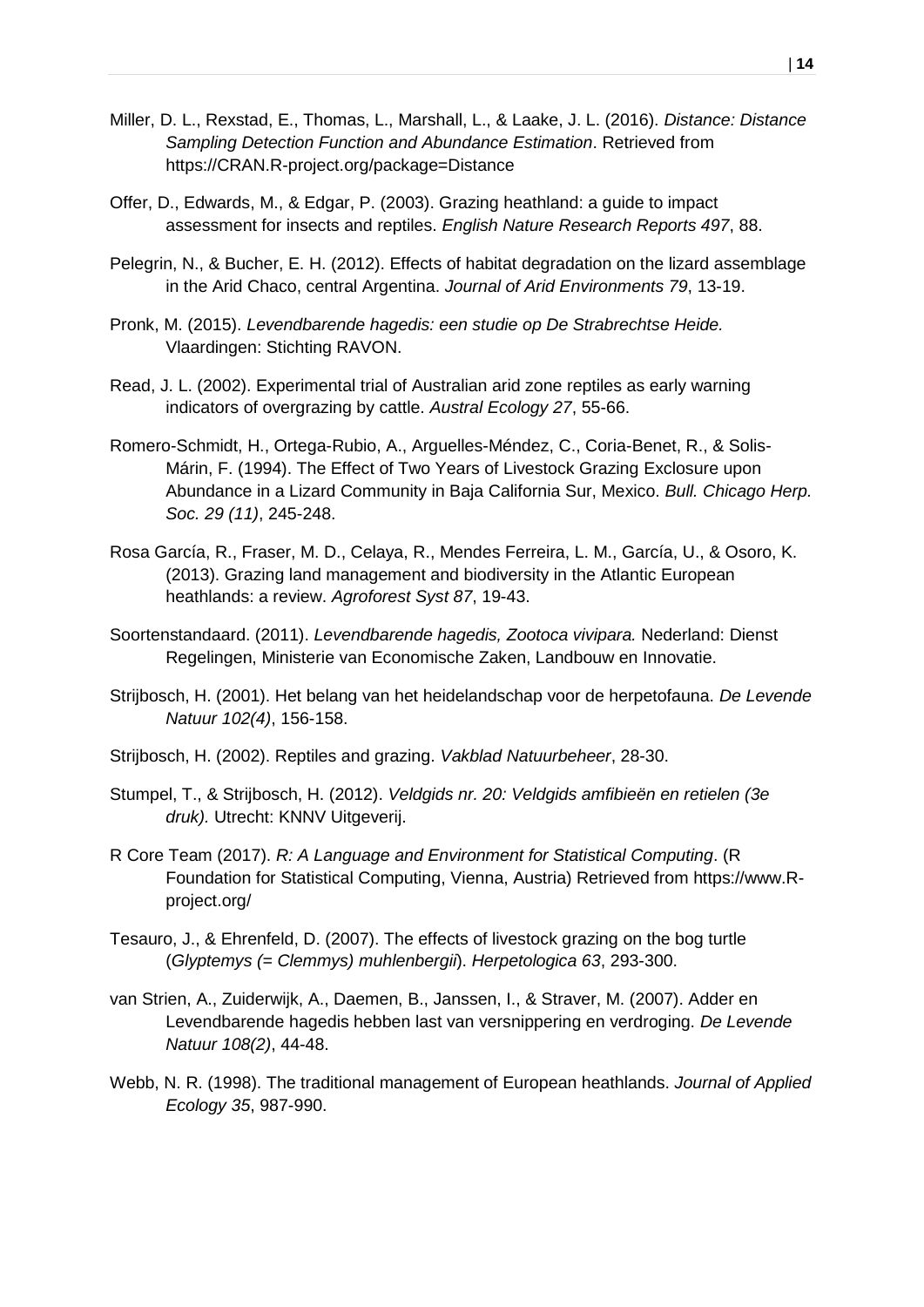## <span id="page-15-0"></span>**APPENDIX 1**

**Table A1: Time table of the internship**

| <b>Date</b> | Hour            | <b>Activity</b>                                                                               |
|-------------|-----------------|-----------------------------------------------------------------------------------------------|
| 06/04/2017  | $11:00 - 17:00$ | Exploration of the heathland to find the correct places to<br>lay out the transects           |
| 12/04/2017  | $15:00 - 17:00$ | Meeting + further exploration                                                                 |
| 13/04/2017  | $11:00 - 17:00$ | Measuring and placing of transects C1(1), Zint2 and<br>GK1(1).                                |
| 14/04/2017  | $11:00 - 17:00$ | Measuring and placing of transects GK1(2) and GK1(3).                                         |
| 19/04/2017  | $11:00 - 17:00$ | Measuring and placing of transects C2, Fext(1), Fext(2),<br>ZintC and Bext.                   |
| 20/04/2017  | $14:00 - 17:00$ | Measuring and placing of transect Zint1.                                                      |
| 21/04/2017  | $14:00 - 17:00$ | Measuring and placing of transect C1(2).<br>Test run of transect C1(1).                       |
| 06/05/2017  | $11:00 - 16:00$ | Walking of transects C1(2), C1(1), Zint2, GK1(1) and<br>Zint1.                                |
| 09/05/2017  | $10:00 - 16:00$ | Walking of transects GK1(2), GK1(3), C2, Fext(1),<br>Fext(2), ZintC and Bext.                 |
| 10/05/2017  | $11:00 - 16:00$ | Walking of transects C1(2), C1(1), Zint2, GK1(1) and<br>Zint1.                                |
| 16/05/2017  | $11:00 - 16:00$ | Walking of transects GK1(2), GK1(3), C2, Fext(1),<br>Fext(2), ZintC and Bext.                 |
| 22/05/2017  | $11:00 - 15:00$ | Walking of transects C1(2), C1(1), Zint2, GK1(1) and<br>Zint1.                                |
| 23/05/2017  | $11:00 - 16:00$ | Walking of transects GK1(2), GK1(3), C2, Fext(1),<br>Fext(2), ZintC and Bext.                 |
| 24/05/2017  | $12:00 - 15:30$ | Walking of transects C1(2), C1(1), Zint2, GK1(1) and<br>Zint1.                                |
| 25/05/2017  | $12:00 - 16:30$ | Walking of transects GK1(2), GK1(3), C2, Fext(1),<br>Fext(2), ZintC and Bext.                 |
| 26/05/2017  | $10:00 - 13:00$ | Walking of transects C1(2), C1(1), Zint2, GK1(1) and<br>Zint1.                                |
| 30/05/2017  | $10:00 - 12:00$ | Walking of transect GK1(2)                                                                    |
| 31/05/2017  | $10:00 - 16:00$ | Walking of transects GK1(3), C2, Fext(1), Fext(2), ZintC<br>and Bext, C1(2), C1(1) and Zint1. |
| 01/06/2017  | $10:00 - 11:00$ | Walking of transects Zint2 and GK1(1)                                                         |
| 02/06/2017  | $10:00 - 14:30$ | Walking of transects GK1(2), GK1(3), C2, Fext(1),<br>Fext(2), ZintC and Bext.                 |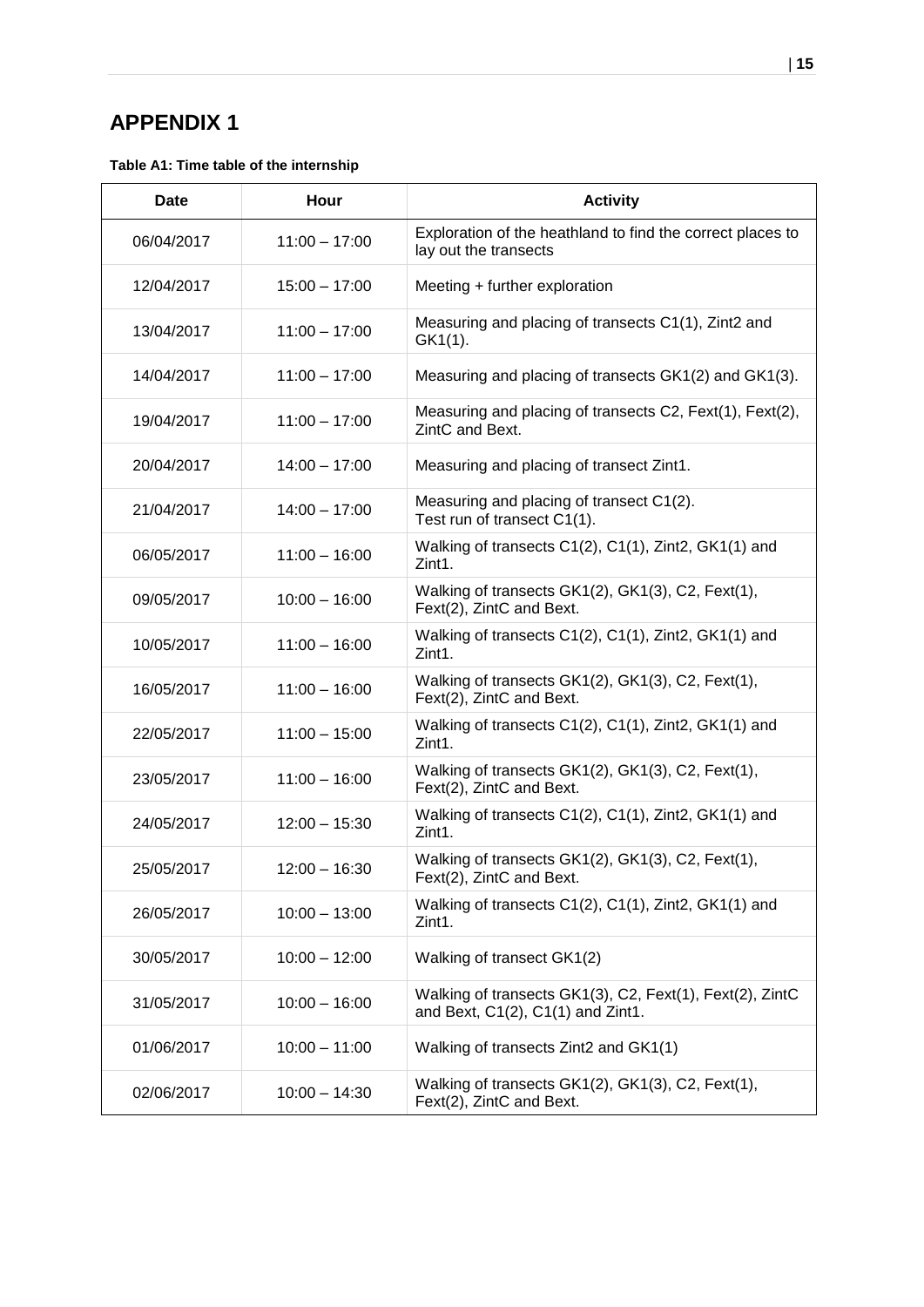## <span id="page-16-0"></span>**APPENDIX 2**



**Figure A1: Grazing plan for Kalmthoutse Heide for the year 2017. Red dots show the position of the transects.**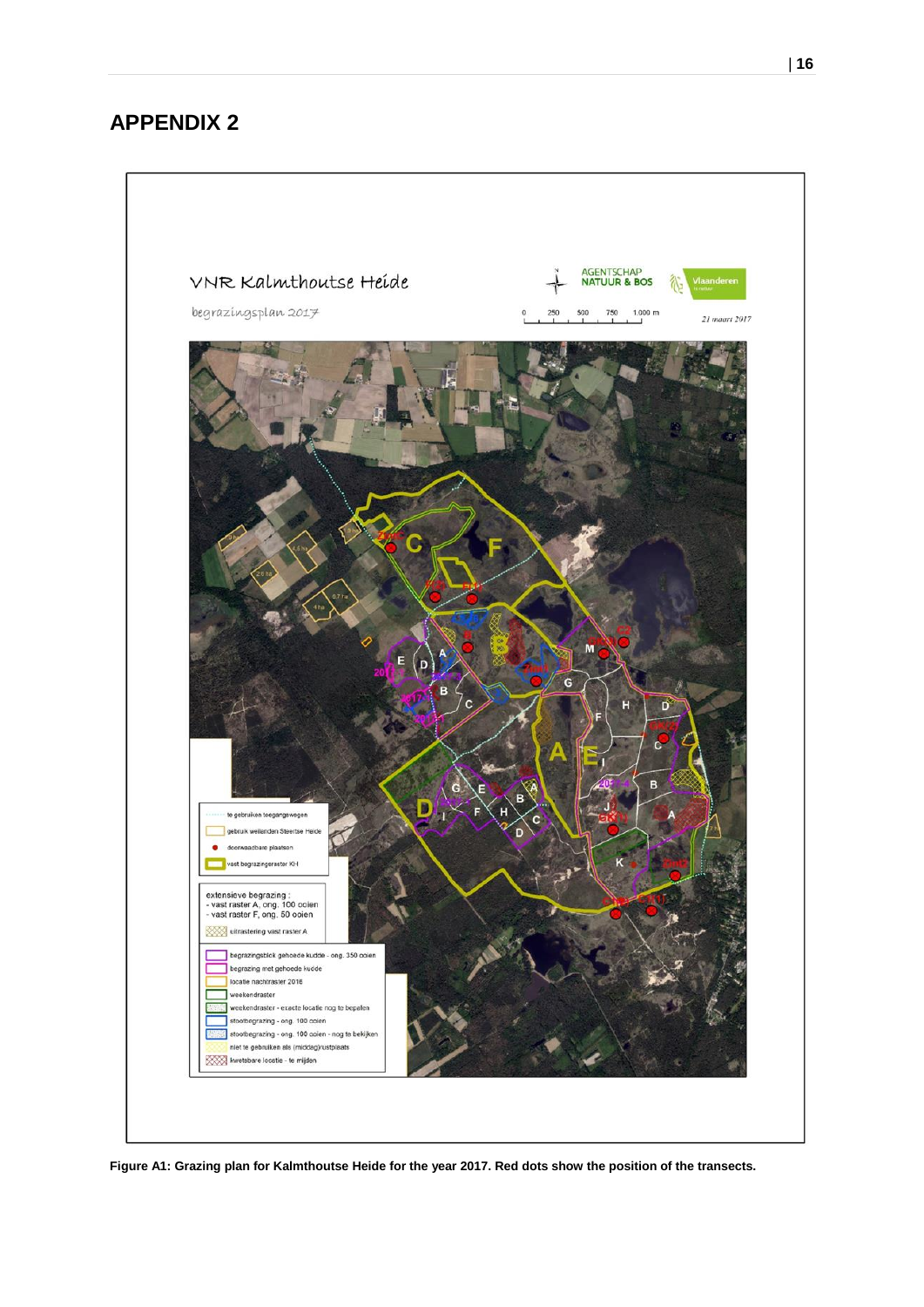## <span id="page-17-0"></span>**APPENDIX 3**

**Table A2: Overview of all observations.**

| <b>Date</b> | <b>Plot</b>       | T (°C) | <b>Time</b> | <b>Seen</b>      | Heard        | Distance (cm) |
|-------------|-------------------|--------|-------------|------------------|--------------|---------------|
| 06/05/2017  | C1(2)             | 16     | 12:28       | $\boldsymbol{0}$ | 1            | 50            |
| 06/05/2017  | C1(1)             | 16     | 13:28       | $\boldsymbol{0}$ | $\mathbf{1}$ | 30            |
| 06/05/2017  | C1(1)             | 16     | 13:28       | $\pmb{0}$        | $\mathbf{1}$ | 10            |
| 06/05/2017  | Zint <sub>2</sub> | 19     | 14:16       | $\boldsymbol{0}$ | $\pmb{0}$    |               |
| 06/05/2017  | GK1(1)            | 19     | 14:51       | $\boldsymbol{0}$ | $\pmb{0}$    |               |
| 06/05/2017  | Zint1             | 21     | 15:45       | $\boldsymbol{0}$ | $\pmb{0}$    |               |
| 09/05/2017  | GK1(2)            | 11     | 11:21       | $\pmb{0}$        | $\pmb{0}$    |               |
| 09/05/2017  | GK1(3)            | 13     | 12:13       | $\mathbf 0$      | $\mathsf 0$  |               |
| 09/05/2017  | C <sub>2</sub>    | 13     | 13:06       | $\mathbf 0$      | $\pmb{0}$    |               |
| 09/05/2017  | Fext(1)           | 14     | 14:15       | $\boldsymbol{0}$ | $\pmb{0}$    |               |
| 09/05/2017  | Fext(2)           | 14     | 14:50       | $\boldsymbol{0}$ | $\pmb{0}$    |               |
| 09/05/2017  | ZintC             | 14     | 15:10       | $\boldsymbol{0}$ | $\pmb{0}$    |               |
| 09/05/2017  | <b>Bext</b>       | 14     | 15:45       | $\boldsymbol{0}$ | $\pmb{0}$    |               |
| 10/05/2017  | Zint1             | 13     | 12:02       | $\mathsf 0$      | $\pmb{0}$    |               |
| 10/05/2017  | GK1(1)            | 13     | 13:10       | $\pmb{0}$        | $\pmb{0}$    |               |
| 10/05/2017  | Zint <sub>2</sub> | 14     | 13:45       | $\boldsymbol{0}$ | $\mathbf 0$  |               |
| 10/05/2017  | C1(1)             | 14     | 14:19       | $\mathbf 1$      | 0            | 100           |
| 10/05/2017  | C1(2)             | 14     | 15:00       | $\mathbf 0$      | $\pmb{0}$    |               |
| 16/05/2017  | <b>Bext</b>       | 23     | 11:50       | $\mathbf 1$      | $\pmb{0}$    | 10            |
| 16/05/2017  | ZintC             | 25     | 12:41       | $\mathbf 0$      | $\mathbf 0$  |               |
| 16/05/2017  | Fext(2)           | 25     | 13:41       | $\boldsymbol{0}$ | $\mathbf{1}$ |               |
| 16/05/2017  | Fext(1)           | 25     | 14:10       | $\pmb{0}$        | $\pmb{0}$    |               |
| 16/05/2017  | C <sub>2</sub>    | 25     | 14:48       | 1                | $\mathbf 0$  | 20            |
| 16/05/2017  | GK1(3)            | 26     | 15:20       | $\boldsymbol{0}$ | $\mathbf 0$  |               |
| 16/05/2017  | GK1(2)            | 26     | 15:52       | $\mathbf 0$      | $\pmb{0}$    |               |
| 22/05/2017  | C1(2)             | 21     | 11:25       | $\mathbf 0$      | $\pmb{0}$    |               |
| 22/05/2017  | C1(1)             | 21     | 12:05       | $\pmb{0}$        | $\pmb{0}$    |               |
| 22/05/2017  | Zint <sub>2</sub> | 22     | 12:54       | $\boldsymbol{0}$ | $\pmb{0}$    |               |
| 22/05/2017  | GK1(1)            | 22     | 13:25       | 1                | 0            |               |
| 22/05/2017  | Zint1             | 24     | 14:15       | $\mathbf{1}$     | $\pmb{0}$    | 30            |
| 23/05/2017  | GK1(2)            | 18     | 11:40       | $\boldsymbol{0}$ | $\pmb{0}$    |               |
| 23/05/2017  | GK1(3)            | 19     | 12:35       | $\boldsymbol{0}$ | $\pmb{0}$    |               |
| 23/05/2017  | C <sub>2</sub>    | 19     | 13:09       | $\boldsymbol{0}$ | $\mathbf 0$  |               |
| 23/05/2017  | Fext(1)           | 19     | 13:50       | $\boldsymbol{0}$ | $\mathbf 0$  |               |
| 23/05/2017  | Text(2)           | 19     | 14:25       | $\mathbf{1}$     | $\mathbf 0$  | 60            |
| 23/05/2017  | ZintC             | 19     | 14:49       | $\boldsymbol{0}$ | 0            |               |
| 23/05/2017  | <b>Bext</b>       | 20     | 15:23       | $\mathbf 0$      | $\pmb{0}$    |               |
| 24/05/2017  | Zint1             | 20     | 12:15       | $\pmb{0}$        | $\pmb{0}$    |               |
| 24/05/2017  | GK1(1)            | 21     | 13:25       | $\boldsymbol{0}$ | $\mathbf 0$  |               |
| 24/05/2017  | Zint <sub>2</sub> | 21     | 14:00       | $\boldsymbol{0}$ | 0            |               |
| 24/05/2017  | C1(1)             | 21     | 14:25       | $\boldsymbol{0}$ | 0            |               |